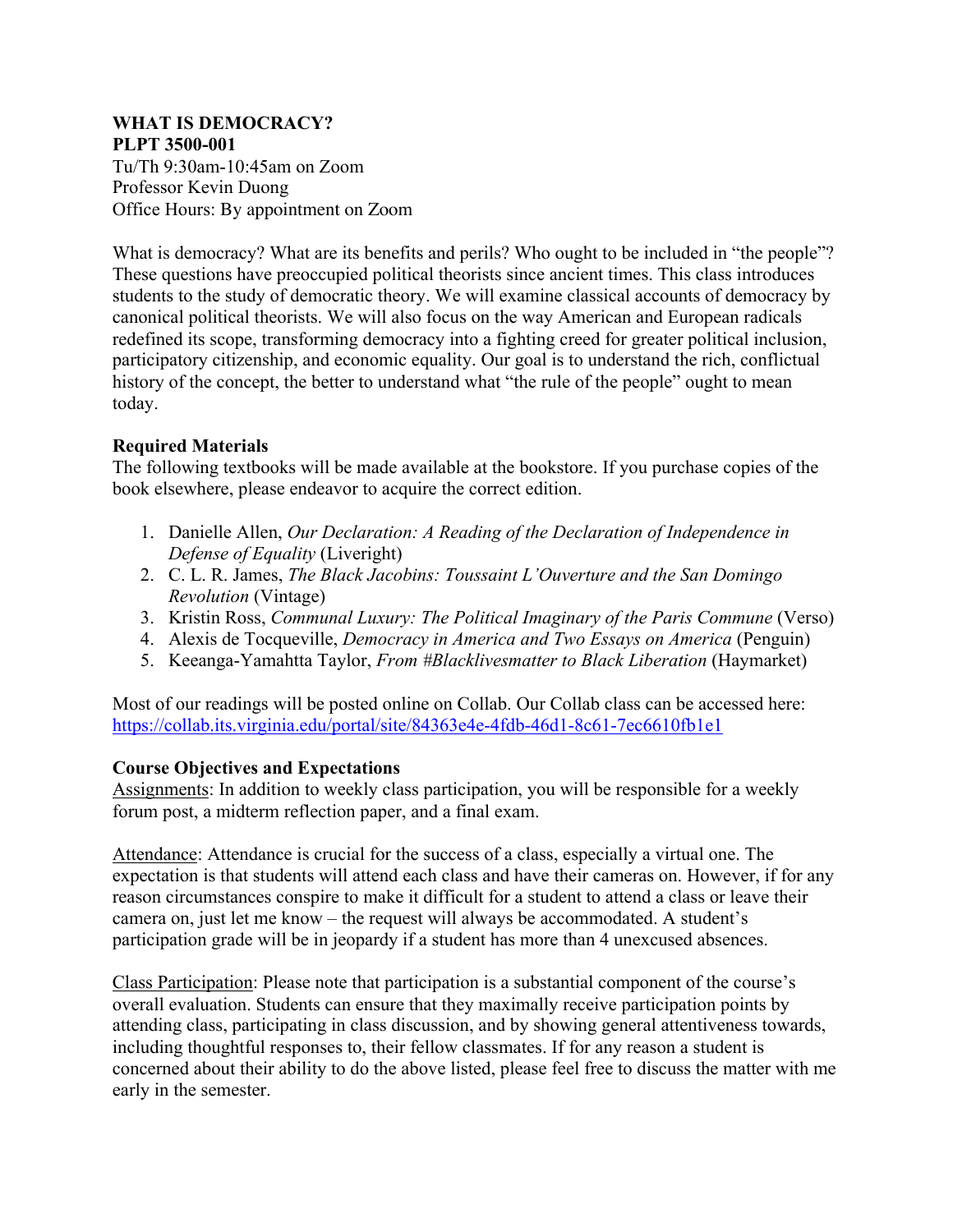#### Course Evaluation:

| In-Class Participation | 20% |
|------------------------|-----|
| <b>Forum Posts</b>     | 20% |
| Midterm Reflection     | 25% |
| Final Exam             | 35% |

#### COVID Grading Note:

As you all may know, there are alternative grading schemes available during COVID. According to the university, "Students have until the Add deadline (Feb. 16) to choose Graded (A-F grades) or the COVID Credit/General Credit/No Credit grading option for their Spring courses in SIS. Students will have an additional opportunity beginning on April 23 until April 30 to change the grading option for each of their courses. The deadline to make any changes to a course grading option is Friday, April 30, at 11:59 p.m. Eastern Daylight Time."

### **Other Matters:**

Plagiarism: Each student is expected to abide by the code of academic integrity. It is your responsibility to familiarize yourself with college policies regarding plagiarism and other violations of academic integrity, which will be strictly observed in this class. If work is found to be plagiarized, the student will receive an automatic failing grade in the class, and depending on the situation additional sanctions may be imposed by the college.

Reasonable Accommodations for Students with Disabilities**:** If you have a disability that may require assistance or accommodations, or if you have any questions related to any accommodation for testing, note taking, reading, etc., please speak with me as soon as possible. You may also contact the Student Disability Access Center at https://studenthealth.virginia.edu/sdac-contactus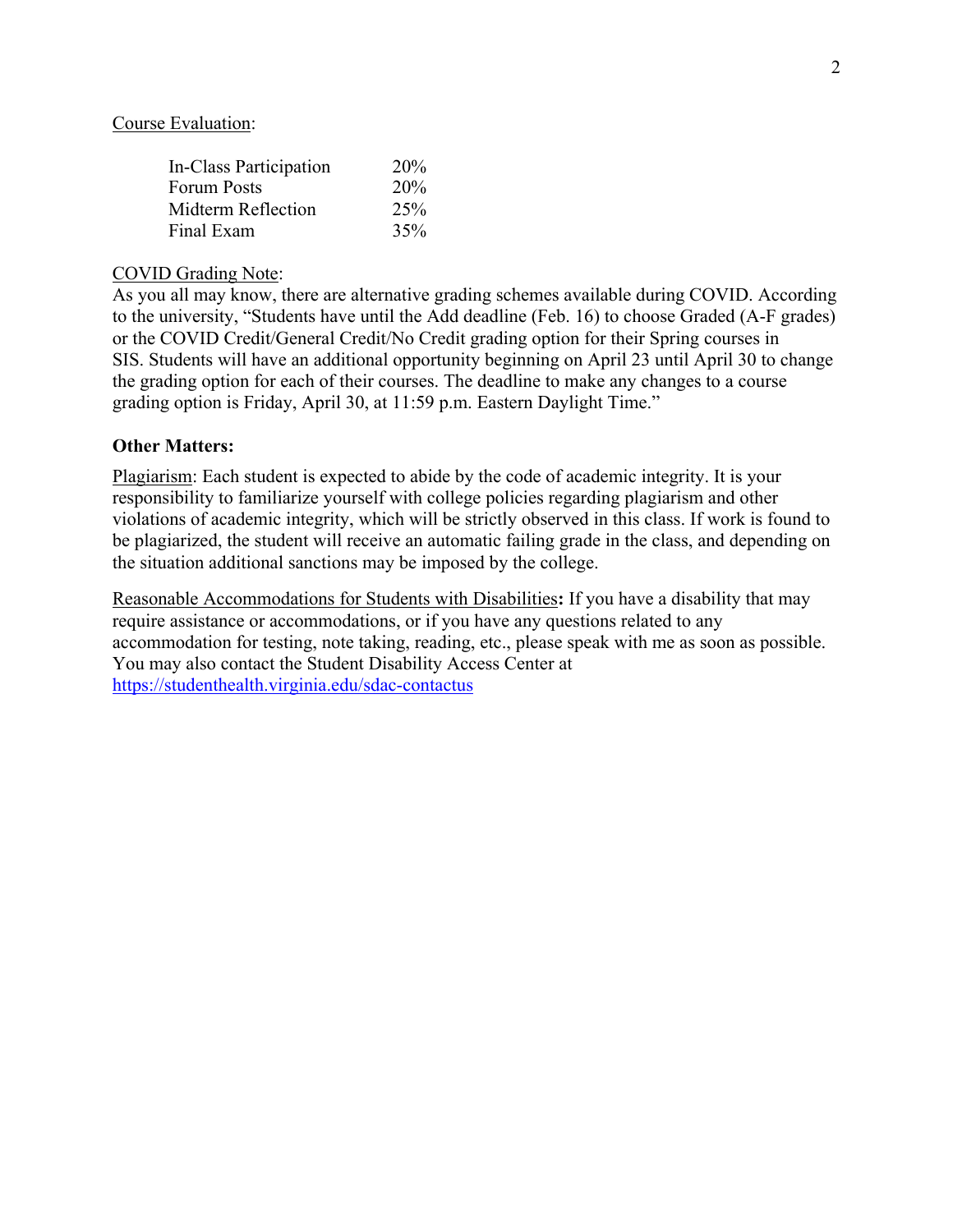# **Schedule of Readings**

Readings and assignments are to be completed by their corresponding date. 'Optional' readings are additional selections that may improve your mastery of the material, but aren't required. Readings required with asterisks (\*) are available on our Collab website. Please read the assigned texts in the order they are listed.

WEEK 1-3: American Revolutionary Democracy

| <b>Feb 2:</b>    | Introduction                                                                                                                                                                                         |
|------------------|------------------------------------------------------------------------------------------------------------------------------------------------------------------------------------------------------|
| <b>Feb 4:</b>    | John Locke, Second Treatise on Government*                                                                                                                                                           |
| Feb 9:           | Thomas Jefferson, "Declaration of Independence," "A Bill for Establishing<br>Religious Freedom," "Letter to James Madison"*                                                                          |
|                  | James Madison, "Federalist Paper #10"*                                                                                                                                                               |
| <b>Feb 11:</b>   | Abigail Adams, "Letter to John Adams"*<br>Frederick Douglass, "What to the Slave is the Fourth of July?"*<br>William Apess, "Eulogy on King Philip"*                                                 |
| <b>Feb 16:</b>   | Danielle Allen, Our Declaration: A Reading of the Declaration of Independence                                                                                                                        |
|                  |                                                                                                                                                                                                      |
|                  | in Defense of Equality (pp. 31-35, 108-142, 202-232)                                                                                                                                                 |
| <b>Feb 18:</b>   | Danielle Allen, Our Declaration: A Reading of the Declaration of Independence<br>$(pp. 257-273)$                                                                                                     |
|                  | Corey Robin, "The Tyranny of the Minority"*                                                                                                                                                          |
| Optional:        | Isaac Kramnick & Laurence Moore, The Godless Constitution: A Moral Defense<br>of the Secular State                                                                                                   |
|                  | Eric Foner, The Story of American Freedom                                                                                                                                                            |
|                  | Edmund Morgan, Inventing the People: The Rise of Popular Sovereignty in                                                                                                                              |
|                  | England & America                                                                                                                                                                                    |
|                  | Simon Gilhooley, The Antebellum Origins of the Modern Constitution: Slavery<br>and the Spirit of the American Founding*                                                                              |
| <u>Week 4-6:</u> | <b>French Revolutionary Democracy</b>                                                                                                                                                                |
| <b>Feb 23:</b>   | Jean-Jacques Rousseau, The Social Contract*                                                                                                                                                          |
| Feb 25:          | "The Declaration of the Rights of Man and Citizen"*                                                                                                                                                  |
|                  | Loi Le Chapelier*                                                                                                                                                                                    |
|                  | Emmanuel Sieyès, "What is the Third Estate?"*                                                                                                                                                        |
|                  | Olympe de Gouges, "Declaration of the Rights of Women and the Citoyenne"*                                                                                                                            |
| Mar 2:           | <b>No Class</b>                                                                                                                                                                                      |
| Mar 4:           | Maximilien Robespierre, "Draft Declaration of the Rights of Man and of the                                                                                                                           |
|                  | Citizen," "On the Principles of Revolutionary Government," "On the<br>Principles of Political Morality that Should Guide the National<br>Convention in the Domestic Administration of the Republic"* |
| Mar 9:           | <b>No Class, Break Day</b>                                                                                                                                                                           |
| <b>Mar 11:</b>   | Hannah Arendt, On Revolution*                                                                                                                                                                        |
| Optional:        | Robert Nisbet, "Rousseau and Totalitarianism," The Journal of Politics (1943)                                                                                                                        |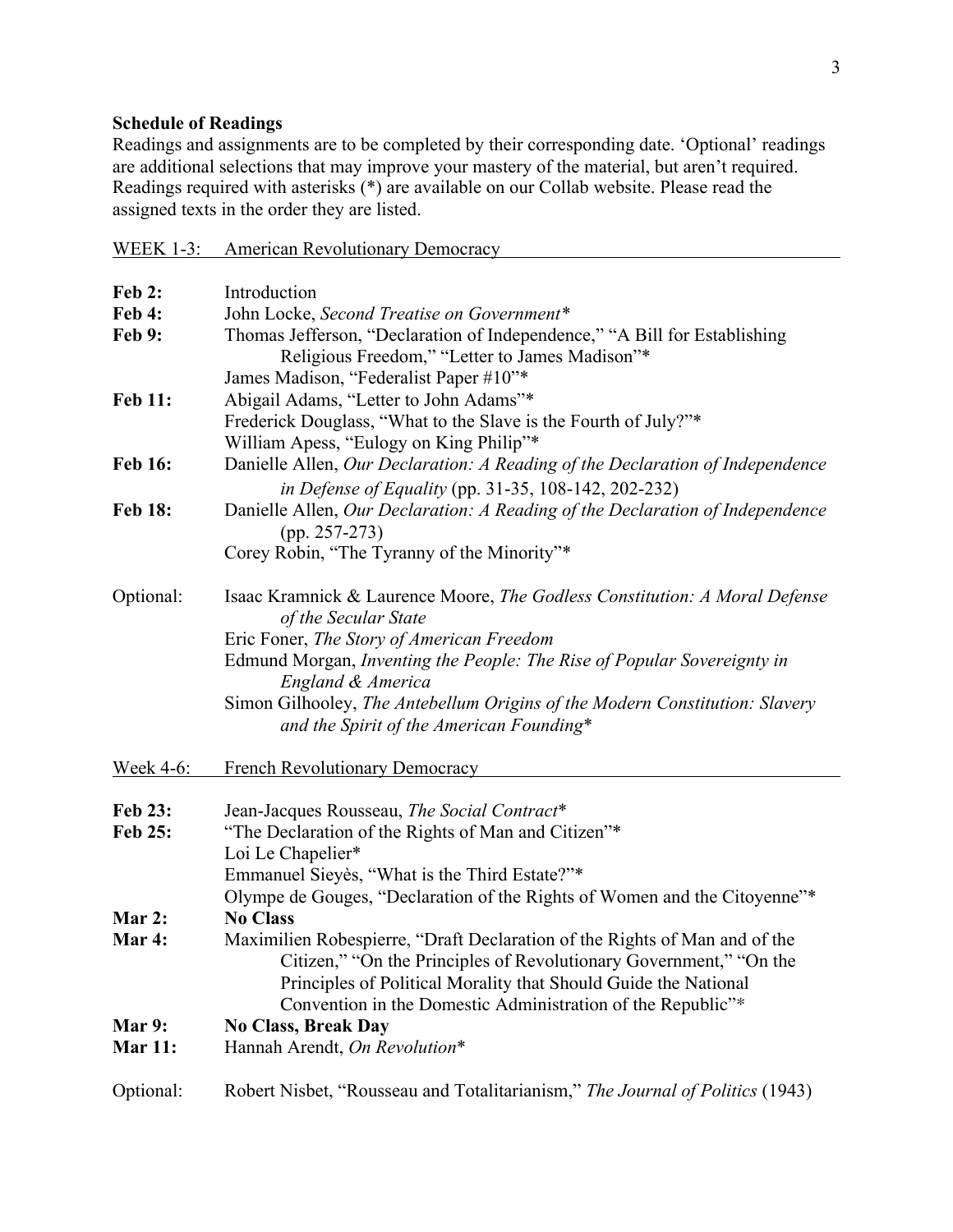|                                  | Alfred Cobban, "The Political Ideas of Maximilien Robespierre During the Period<br>of the Convention," The English Historical Review (1946)<br>Sophie Wahnich, In Defense of the Terror: Liberty or Death in the French<br>Revolution<br>Lynn Hunt, Politics, Culture, and Class in the French Revolution                                                      |
|----------------------------------|----------------------------------------------------------------------------------------------------------------------------------------------------------------------------------------------------------------------------------------------------------------------------------------------------------------------------------------------------------------|
| <b>WEEK 7-8:</b>                 | Haitian Revolutionary Democracy                                                                                                                                                                                                                                                                                                                                |
| <b>Mar 16:</b>                   | Toussaint L'Ouverture, "Letter to the General Assembly from Biassou, Jean-<br>François and Toussaint L'Ouverture," "Toussaint L'Ouverture to His<br>Brothers and Sisters in Varettes," "Haitian Constitution of 1801"*                                                                                                                                         |
| <b>Mar 18:</b><br><b>Mar 23:</b> | C. L. R. James, The Black Jacobins (pp. 6-47)<br>C. L. R. James, The Black Jacobins (pp. 62-70, 78-96, 137-62)                                                                                                                                                                                                                                                 |
| <b>Mar 25:</b>                   | Marlene L. Daut, "All the Devils are Here"*<br>Adom Getachew, "Universalism After the Post-colonial Turn: Interpreting the<br>Haitian Revolution"*                                                                                                                                                                                                             |
|                                  | Lorenzo Ravano, "The Borders of Citizenship in the Haitian Revolution"*                                                                                                                                                                                                                                                                                        |
| Optional:                        | David Scott, Conscripts of Modernity: The Tragedy of Colonial Enlightenment<br>Laurent Dubois, Avengers of the New World: The Story of the Haitian Revolution<br>Susan Buck-Morss, "Hegel and Haiti," Critical Inquiry (2000)                                                                                                                                  |
| <u>Week 9-10:</u>                | From Political Democracy to Socialist Democracy                                                                                                                                                                                                                                                                                                                |
| <b>Mar 30:</b>                   | Le Peuple, "Toast to the Revolution,"* "Election Manifesto of Le Peuple"*<br>Victor Considerant, "Principes du socialisme"*                                                                                                                                                                                                                                    |
| Apr 1:                           | Pierre-Joseph Proudhon, "Solution of the Social Problem"*                                                                                                                                                                                                                                                                                                      |
| Apr 2:                           | <b>Midterm Reflection Paper Due</b>                                                                                                                                                                                                                                                                                                                            |
| Apr 6:                           | Flora Tristan, The Workers' Union*<br>Eugene V. Debs, "Unionism & Socialism"*                                                                                                                                                                                                                                                                                  |
| Apr 8:                           | Paris Commune, "A Craftmen's Letter," "Election Poster," "Declaration to the<br>French People," "Proposal for the Organization of Women's Work," "The<br>Times Describes a Women's Club" "Demand for Free Producers' Co-<br>operatives," "Formation of an Artist's Federation"*<br>Kristin Ross, Communal Luxury: The Political Imaginary of the Paris Commune |
|                                  | $(pp. 1-9, 39-65)$                                                                                                                                                                                                                                                                                                                                             |
| Optional:                        | William Sewell, Work & Revolution in France<br>Alex Gourevitch, From Slavery to the Cooperative Commonwealth: Labor and<br>Republican Liberty in the Nineteenth Century                                                                                                                                                                                        |
|                                  | Naomi Andrews, Socialism's Muse: Gender in the Intellectual Landscape of<br><b>French Romantic Socialism</b><br>K. Steven Vincent, Pierre-Joseph Proudhon and the Rise of French Republican                                                                                                                                                                    |
|                                  | Socialism<br>Pamela Pilbeam, French Socialists Before Marx: Workers, Women, and the<br>Social Question in France                                                                                                                                                                                                                                               |